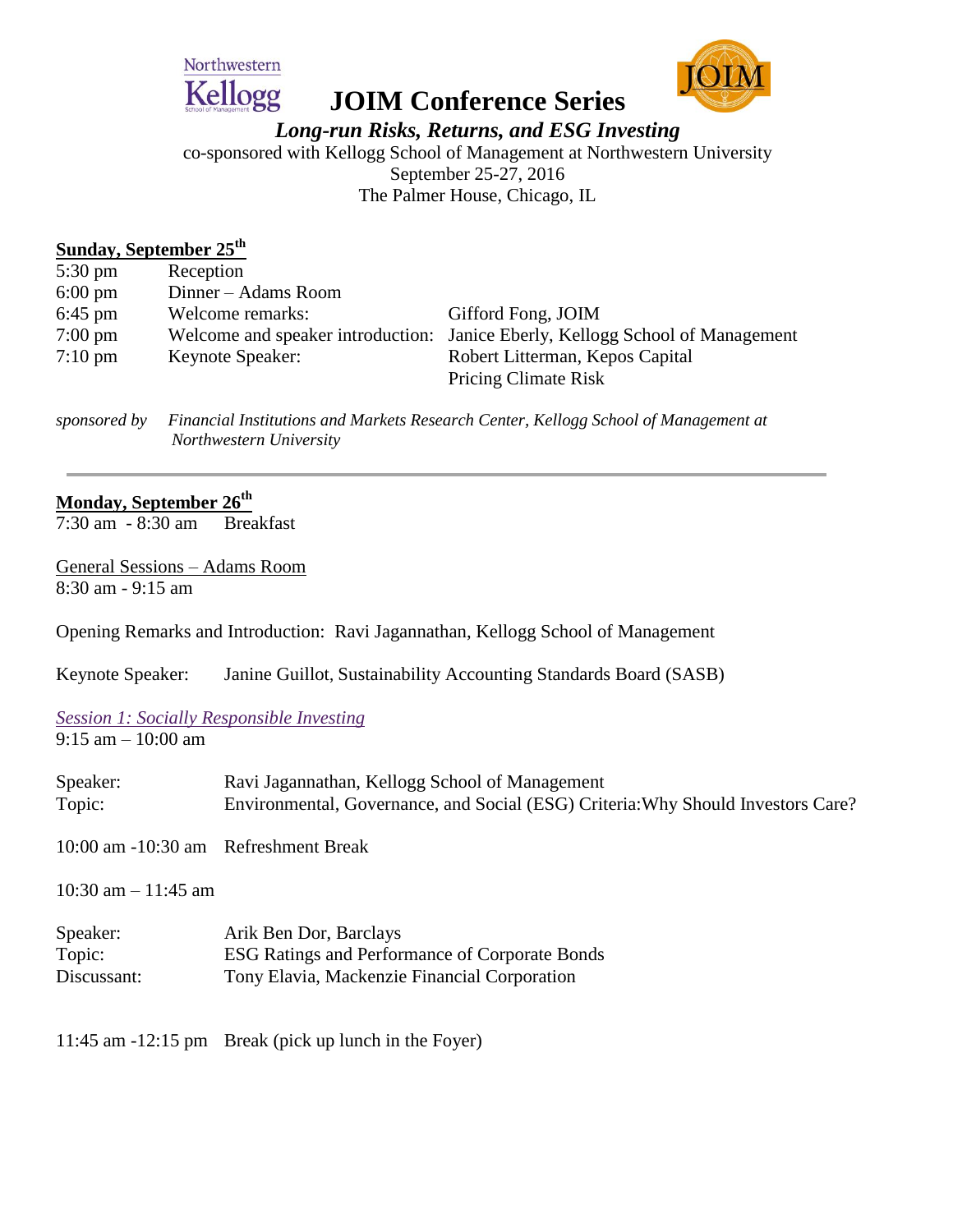12:15 pm – 1:45pm Lunch Panel Discussion

|            | Challenges Executing Institutional Sustainability and Impact Portfolio Strategies |
|------------|-----------------------------------------------------------------------------------|
| Moderator: | Bill Campbell, Equilibrium Capital                                                |
| Panelists: | Kirsty Jenkinson, Wespath Investment Management                                   |
|            | Adam Heltzer, Partners Group                                                      |
|            | Peter Ellsworth, Ceres                                                            |

Lunch sponsored by:

*Financial Institutions and Markets Research Center, Kellogg School of Management at Northwestern University* 

1:45 pm – 2:00 pm Ice Cream Break

### *Session 2: ESG Investing*

2:00 pm – 3:15 pm

| Speaker:<br>Topic:<br>Discussant:   | Lukasz Pomorski, AQR Capital Management<br>Quality, Risk, and ESG Investing<br>Rick Nelson, Syzygy Advisors                                              |
|-------------------------------------|----------------------------------------------------------------------------------------------------------------------------------------------------------|
| $3:15 \text{ pm} - 3:45 \text{ pm}$ | <b>Break</b>                                                                                                                                             |
| $3:45 \text{ pm} - 5:00 \text{ pm}$ |                                                                                                                                                          |
| Speaker:<br>Topic:<br>Discussant:   | Laura Starks, University of Texas, Austin<br>Green Wash or Green Walk: The Environmental Responsiveness of Institutional Investors<br>Alison Li, CalPERS |
| $5:00 \text{ pm}$                   | Reception - The Medinah Parlor                                                                                                                           |

# **Tuesday, September 27th**

8:00am - 9:00am Breakfast

General Sessions – Adams Room *Session 3: Climate*  $9:00am - 10:15am$ 

| Speaker:<br>Topic:<br>Discussant: | Kent Daniel, Columbia University<br>Applying Asset Pricing Theory to Calibrate the Price of Climate Risk<br>Jeffrey Bohn, State Street Global Exchange/GX Labs |
|-----------------------------------|----------------------------------------------------------------------------------------------------------------------------------------------------------------|
| 10:15am 10:45am                   | Refreshment Break sponsored by State Street Global Markets                                                                                                     |
| $10:45am - 12:00pm$               |                                                                                                                                                                |
| Speaker:                          | Andrew Wu, University of Michigan                                                                                                                              |
|                                   | Is Socially Responsible Investing A Luxury Good?                                                                                                               |
| Discussant:                       | <b>Sharon Hill, Delaware Investments</b>                                                                                                                       |